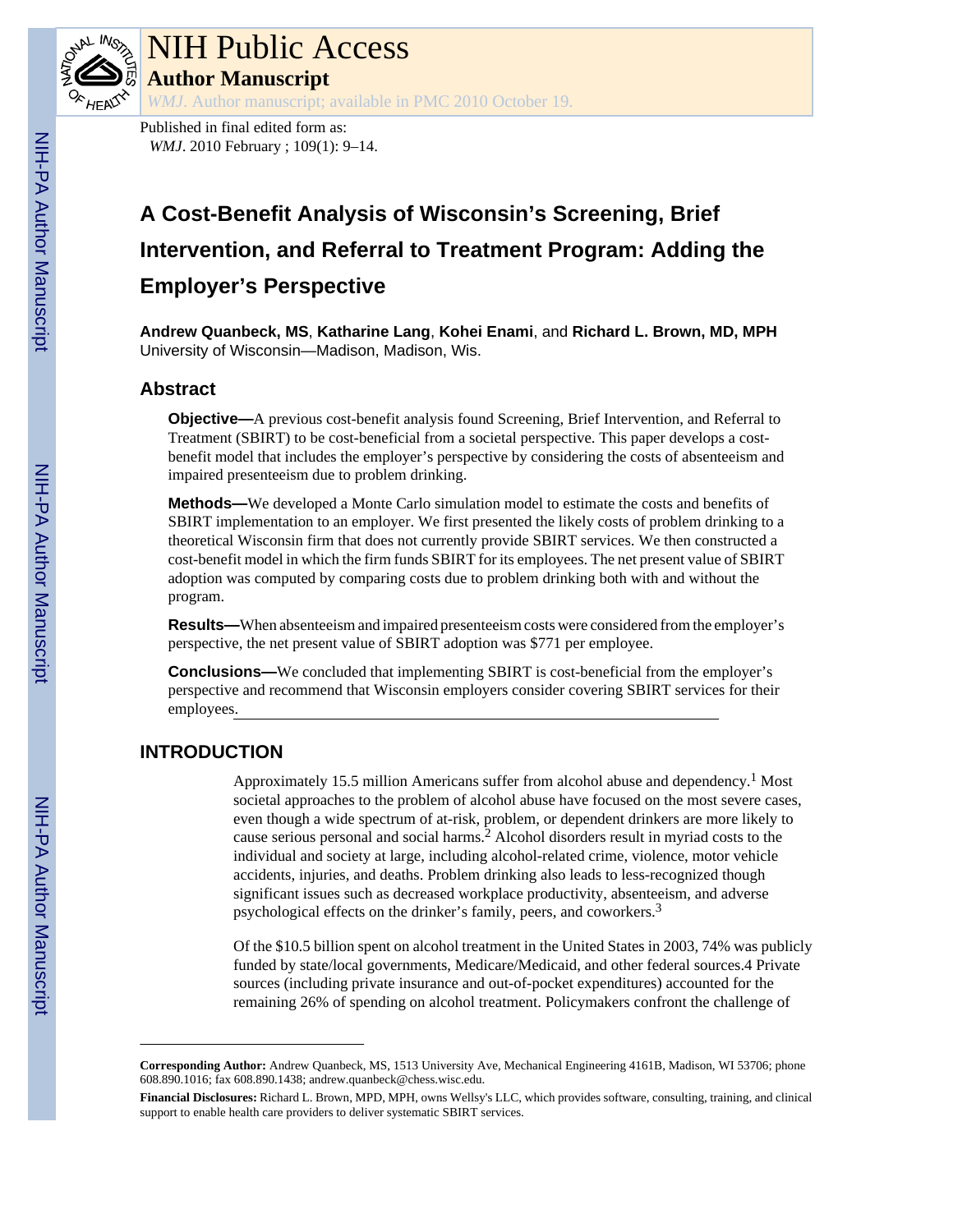allocating limited public funds in the most cost-effective manner possible to treat alcohol problems. One approach that seeks to meet this challenge is Screening, Brief Intervention, and Referral to Treatment (SBIRT). SBIRT aims to reduce or eliminate consumption by a wide spectrum of at-risk, problem, and dependent drinkers through screening during standard medical appointments. An analysis of 360 clinical trials of alcohol treatments, supplemented by 30 years of alcohol research, concluded that Screening and Brief Intervention (SBI, a component of SBIRT) is the most cost-effective alcohol treatment available.5 A previous study of SBIRT in Wisconsin (named Project TREAT) indicated significant reductions in the total amount of alcohol consumed and the frequency of at-risk and problem drinking among patients receiving SBIRT services. The study also found SBIRT to be highly cost beneficial from a societal perspective, with benefits (in the form of reduced health care expenditures, legal costs, and injury/accident costs) outweighing costs by a ratio of 39:1.6 According to the National Commission on Prevention Priorities, alcohol SBIRT services are ranked 4th among clinical preventive services for cost-effectiveness and clinically preventable burden (after daily aspirin use, childhood immunizations, and smoking cessation advice). 7

Given a shift toward evidence-based approaches to health care, the demand for SBIRT services is increasing nationwide. In 2007, the Office of Personnel Management announced that federal health insurance will cover SBIRT services for the 5.6 million individuals under this plan. According to the 2008 *eValue8* ™ survey administered to 150 US health plans by the National Business Coalition on Health, 58% are willing to pay for SBIRT. In Wisconsin, national plans that cover SBIRT include Aetna, CIGNA, and Anthem Blue Cross and Blue Shield.<sup>8</sup> While the benefits of SBIRT seem clear from a societal perspective, the service has not been widely implemented yet throughout the health care system. The purpose of this analysis is to consider the costs and benefits of SBIRT implementation from the employer's perspective: Should employers be willing to pay for SBIRT services?

#### **STUDY SETING**

Wisconsin struggles with alcohol problems. Between 2002 and 2006, alcohol abuse rates among the Wisconsin population ages  $\geq 12$  ranged from 9% to 11%, compared to the national rate of 8%. In addition, Wisconsin per capita driving-under-the-influence arrests are 1.5 times that of the United States as a whole, and the rate of drinking and driving is the highest in the nation at 26%.9 According to a 2008 needs assessment project report by the Wisconsin Department of Health Services (DHS), the state's health care, social services, and criminal justice systems incur more than \$2.6 billion each year due to alcohol-related injuries, hospitalizations, arrests, treatments, and deaths.10 A study of alcohol use in primary care settings in south central Wisconsin revealed that 20% of patients screened were positive for risky, dependent, or abusive drinking patterns (referred to as "problem drinking") in accordance with guidelines set out by the National Institute on Alcoholism and Alcohol Abuse: >14 drinks/ week for men, >7 drinks/week for women, or binge drinking.11 Using these criteria, 1 in 5 Wisconsin residents are drinking more than they should.

In an effort to combat alcohol abuse and problem drinking, in 2006 the DHS was awarded a 5-year grant to provide SBIRT services in 20 primary care clinical sites across the state.<sup>12</sup> Providers use the World Health Organization's Alcohol, Smoking, and Substance Involvement Screening Test, which was developed to detect and manage alcohol abuse and other substance problems.13 The patient undergoes a brief screening, which consists of 4 questions asked once a year during routine health care visits. Individuals who score positive for problem drinking are given a brief intervention consisting of 1–3 consultations. If necessary, patients may consent to referral to more intensive outpatient or residential treatment.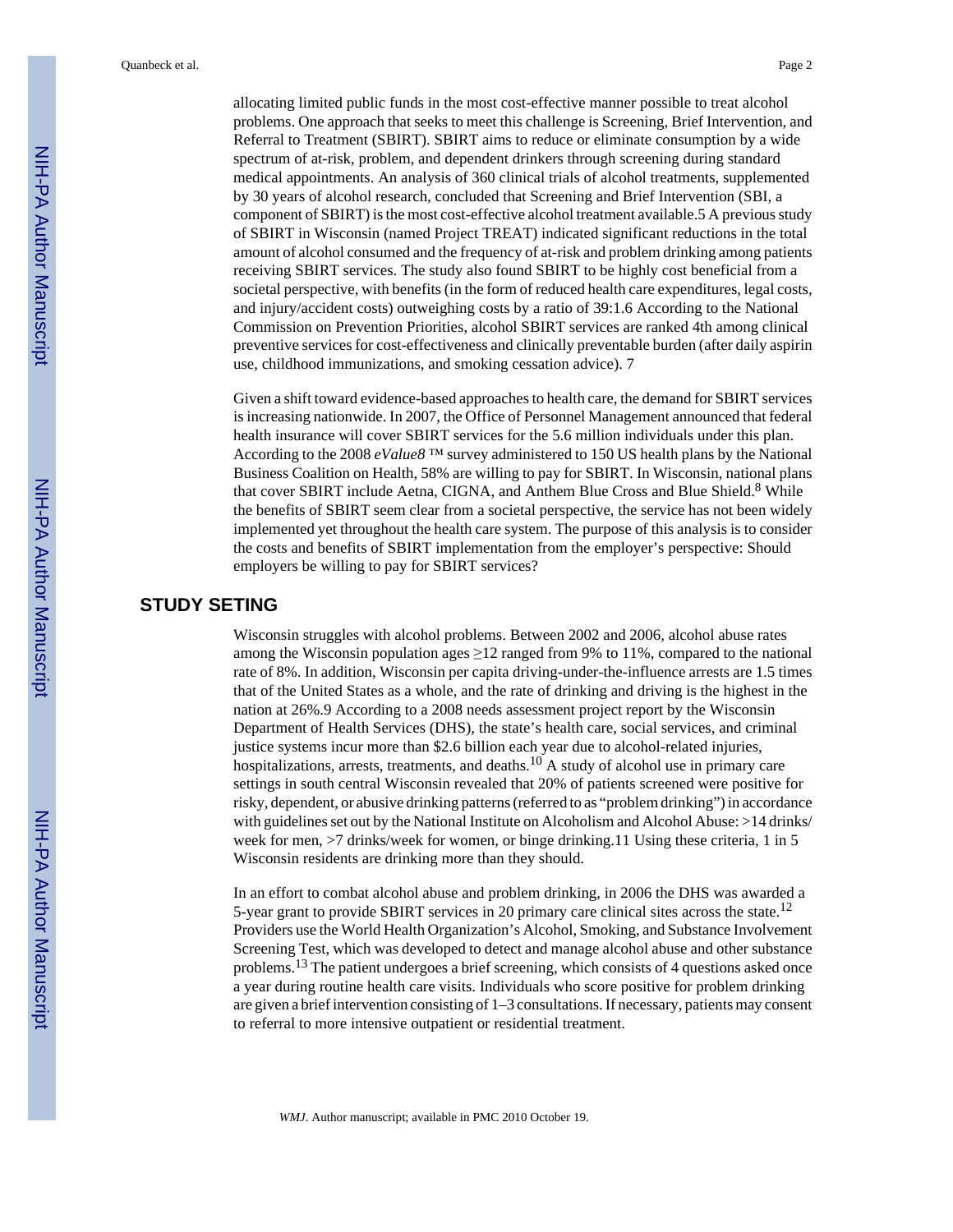While SBIRT has been demonstrated to be cost beneficial from a societal standpoint,  $6$  research on the program's impact on employers has been limited. Of the adult population with an alcohol problem,  $82\%$  are employed.<sup>14</sup> Problem drinking may reduce the productivity of labor force participants by causing absenteeism, diminishing the quality of work, and lowering coworkers' morale. A study by Ames et al shows that, after controlling for drinking patterns, job characteristics, and personal background, drinking on the job and hangovers predict workrelated problems.15 A study by Gmel and Rehm showed that heavy drinking, abuse, and dependence reduces productivity among a firm's employees.<sup>3</sup>

This analysis focuses on 2 types of productivity losses that may be caused by problem drinking: absenteeism (days where problem drinking causes an employee to miss work), and impaired presenteeism (days where an employee comes to work, but functions less productively due to inebriation or hangover). The cost of absenteeism to an employer is conventionally estimated by applying the daily wage rate of the absent worker. However, the literature suggests that the conventional approach underestimates the true cost of absenteeism to a firm. The cost of employee absenteeism depends upon the ease of finding a replacement for the absent worker, the extent to which the worker plays a team role, and the time sensitivity of the worker's output. <sup>16</sup> While the daily wage rate provides a lower bound, a multiplier ( $\geq$ 1) must generally be applied to reflect the true cost of absenteeism to a firm.

The cost of impaired presenteeism due to problem drinking may be substantial to a firm, though less apparent than costs due to absenteeism. To the authors' knowledge, no empirical estimates exist for cost reductions due to SBIRT in the form of reduced presenteeism. The literature suggests that impaired presenteeism costs due to chronic conditions such as alcohol misuse may be substantial, and potentially much greater in magnitude than absenteeism costs.<sup>17</sup> While a day of absenteeism is more costly than a day of impaired presenteeism, impaired presenteeism costs tend to overshadow absenteeism costs in the long term because there are many more days of impaired presenteeism.

Marginal problem drinkers—those who are clinically in need of treatment, but do not receive it—may account for significant hidden expenses to employers. Although several studies have demonstrated quantifiable effects of alcohol on the workplace,  $18-20$  and researchers have begun to study how SBIRT may benefit employers,<sup>14</sup> uncertainty remains about how SBIRT may impact productivity. In this study, we employ Monte Carlo simulation techniques to estimate the potential for SBIRT to reduce absenteeism and impaired presenteeism costs to an employer. Monte Carlo simulation is used widely in the discipline of systems engineering to conduct "what-if" analyses of complex systems. In Monte Carlo simulation, the investigator first specifies relevant parameters and constructs a mathematical model of the system under study. Ranges of values for input parameters are modeled across multiple simulation runs, to study how varying parameter levels affect model outputs.

Simulation modeling is an appropriate technique to employ in systems that do not lend themselves readily to study through experimental design. In this analysis, we extend the costbenefit framework laid out in Project TREAT<sup>6</sup> to include the employer's perspective. The analysis presented here is predicated on the ideas that (1) absenteeism and impaired presenteeism costs are real and potentially significant to an employer, (2) problem drinking can lead to absenteeism and impaired presenteeism, (3) SBIRT can reduce levels of problem drinking and, therefore, SBIRT may reduce absenteeism and impaired presenteeism costs to an employer.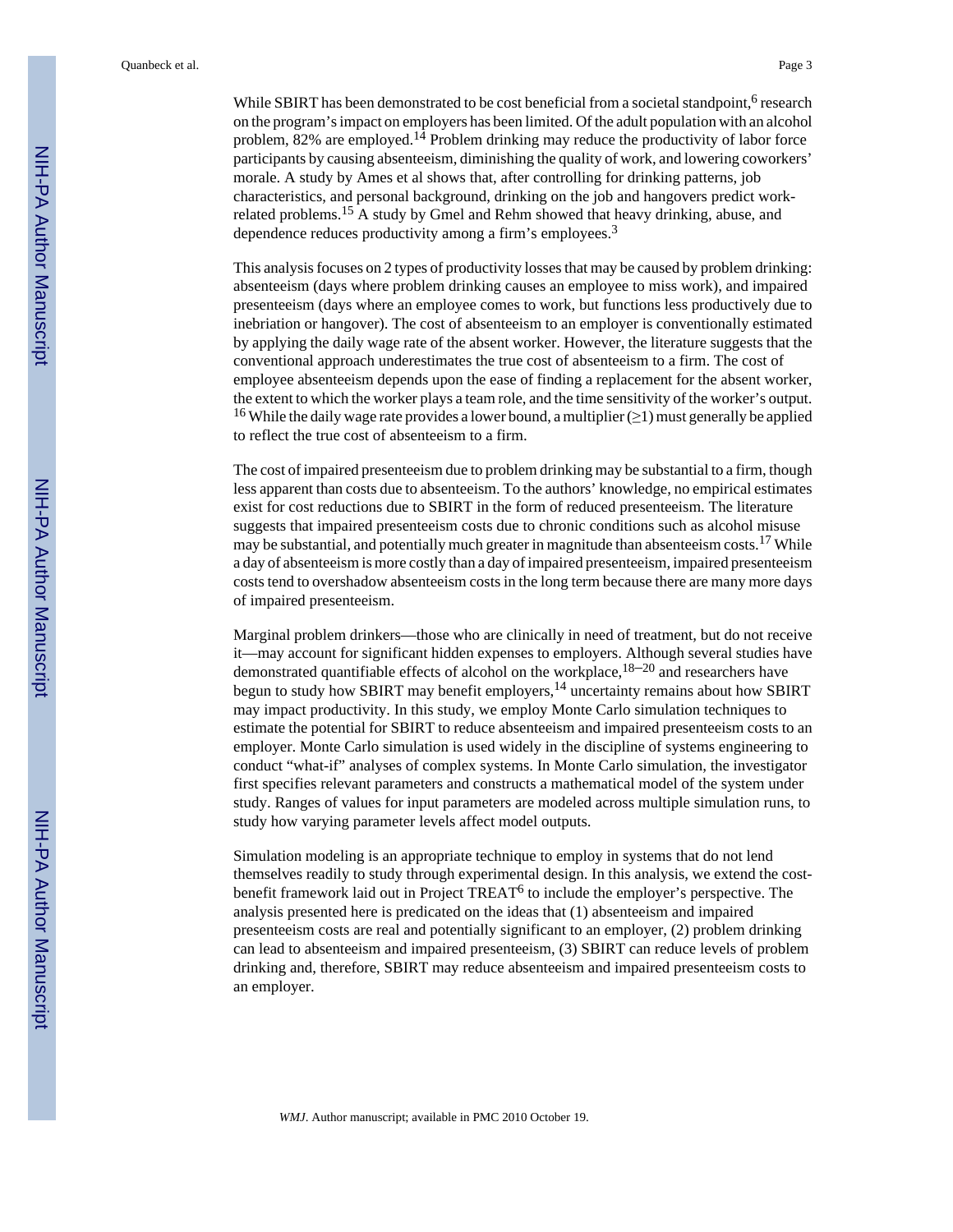#### **METHODS**

We conducted a cost-benefit analysis for employers using a model to present the business case for investing in employee health.<sup>21</sup> The employer bears program costs and productivity benefits in the form of reduced absenteeism and impaired presenteeism. We developed a simulation model to compare the costs of problem drinking to an employer with and without SBIRT services. Each impact category is monetized on a per employee basis, adjusted for inflation.

A theoretical employer is specified with a preintervention prevalence of problem drinking of 20% (defined as >14 drinks/week for men, >7 drinks/week for women, or binge drinking). This figure is based on a sample of 19,372 patients screened for alcohol use in clinics within 100 miles of Madison, Wis.<sup>11</sup> We assume that SBIRT is 57% effective in eliminating problem drinking among employees, based on the reduction rate observed in Project TREAT.6 An average hourly wage rate of \$18.46 is assumed based on statistics from the Wisconsin Department of Workforce Development.22 In the model, employees are screened at a rate of 25% per year during annual checkups by their primary care physicians. Though clinics might incur startup costs in delivering SBIRT services, no startup costs are assumed for employers. Costs and benefits are modeled over a 4-year time horizon, which corresponds to the followup period in Project TREAT.6 Benefits may wane for employers over time because of staff turnover. It is assumed that staff members will leave the theoretical organization at an annual rate of 23.9% over the 4-year analysis period, which is the US industry-average turnover rate. 23 Costs and benefits are discounted using a standard social discount rate of 3.5%24 that is applied at the end of each year. We assume a fixed screening and treatment cost of \$247 per employee<sup>6</sup> (ie, screening costs for non-problem drinkers are included in the average intervention cost for problem drinkers). Total absenteeism costs to the firm are calculated by multiplying the rate of missed work days due to problem drinking<sup>14</sup> by 1.28 times the average daily wage rate.16 A multiplier of 0.10 times the daily wage rate is used to estimate the cost of impaired presenteeism due to problem drinking. The 0.10 multiplier was determined through interviews conducted as part of the Pauly study on impaired presenteeism,17 where managers were asked to estimate the extent to which alcohol problems reduce employees' ability to work. Model parameters are summarized in Table 1.

#### **RESULTS**

The primary outcome of the analysis is net present value (NPV), which is calculated by subtracting program costs from program benefits and discounting appropriately over time. Benefits and costs of SBIRT adoption are summarized in Table 2. After discounting and adjusting for staff turnover, absenteeism costs were reduced by \$175 per employee over the 4 year modeling period; impaired presenteeism costs were reduced by \$823 per employee. Therefore total benefits were \$175+\$823=\$997 per employee. Screening costs amount to \$227 per employee (slightly less than the \$247 per employee figure listed in Table 1 due to discounting).

Subtracting implementation costs from benefits results in a net present value of \$771 per employee. Represented another way, the ratio of benefits to costs is 4.4:1 (\$997/\$227). Projects with a NPV >0 and a ratio of benefits to costs >1 are worthwhile investments from the theoretical employer's perspective.

#### **DISCUSSION**

These results suggest that the net benefit from implementing the SBIRT program would be positive and substantial. To test the sensitivity of the model to the specification of parameters summarized in Table 1, 1000 Monte Carlo trials were run. The model is relatively sensitive to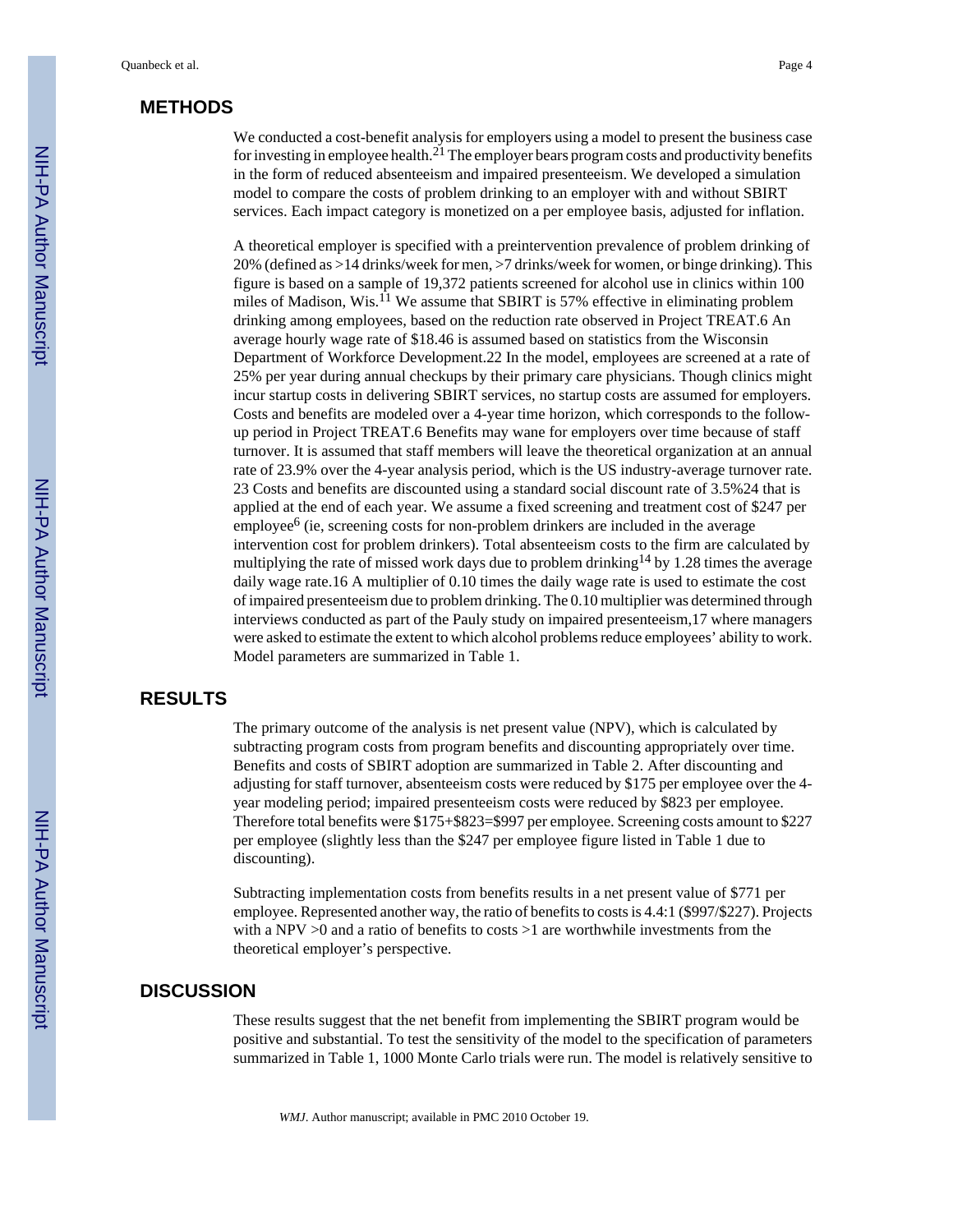estimates for the decrease in problem drinking due to SBIRT, baseline prevalence of problem drinking, and the multiplier applied to impaired presenteeism. NPV increases with increasing levels of reduction in problem drinking, higher levels of baseline problem drinking, and higher multipliers for impaired presenteeism. The model is largely insensitive to the other parameters.

The model is most sensitive to the estimate used for the reduction in problem drinking due to SBIRT. For modeling purposes, important assumptions were made with respect to the relationship between problem drinking reduction and absenteeism and impaired presenteeism costs: we assume that these costs will be reduced proportionally with the decrease in problem drinking among the firm's employees. This central assumption warrants further scrutiny.

In the model, employees who screen positive for problem drinking receive a brief intervention. In Project TREAT, $6$  the baseline rate of self-reported problem drinking in the intervention group was 46.7%, and the 12-month rate was 20.1%, corresponding to a 57% decrease in problem drinking (the reduction persisted over the 4-year follow-up period as well). For modeling purposes, therefore, it was assumed that the intervention is 57% effective in reducing absenteeism and impaired presenteeism costs from baseline.

In Project TREAT,<sup>6</sup> a significant reduction in problem drinking was observed in the control group as well as the intervention group. This effect is not well understood, but consensus is that the improvement among controls is a combination of 2 effects: (1) an intervention effect of eligibility screening, where patients with problem drinking habits begin taking stock of the negative consequences of their drinking as a result of being asked about it, and (2) regression toward the mean. The relative contribution of these effects is unknown. An alternative approach to calculating the effect rate would be to compare the intervention group to the control group at each point in time. The effect rate would then be calculated as follows:

> (Percent reduction in problem drinking in the SBIRT treatment group) (Percent reduction in problem drinking in the control group)

Using this approach yields an effect rate of 0.37 (rather than 0.57). All else equal, NPV is substantially reduced (but still positive) to \$421 per employee when an effect rate of 0.37 is employed in the model. Figure 1 illustrates the relationship between the estimated problem drinking reduction rate and NPV across a range of values. The "break-even" point (at which NPV=0) occurs at a problem reduction drinking rate due to SBIRT of 13%. In other words, if SBIRT reduces problem drinking by at least 13% among a firm's employees, it will be cost beneficial from the firm's perspective (Figure 1).

If SBIRT has no effect on problem drinking rates (and therefore no effect on absenteeism and impaired presenteeism costs), NPV falls to a minimum of −\$227 per employee, simply reflecting the cost of screening. Conversely, if SBIRT is 100% effective in eliminating problem drinking among the workforce, NPV would rise to a maximum level of \$1523 per employee.

We attempted to be conservative in our estimates of parameters and modeling assumptions. We chose to focus solely on absenteeism and impaired presenteeism costs in our analysis, and did not include potential benefits to employers (such as reduced health care costs, emergency department visits, and costs to dependents) that have been estimated elsewhere.<sup>14</sup> The costbenefit ratio of 4.4:1 calculated in this analysis is modest compared to the 39:1 ratio published in Project TREAT's6 analysis from a societal perspective. In both cases, the potentially significant benefits of SBIRT outweigh the program's relatively low costs. There appears to be a business case for employers to pay for SBIRT if the program can lower problem drinking rates among employees, even if problem drinking is not eliminated altogether.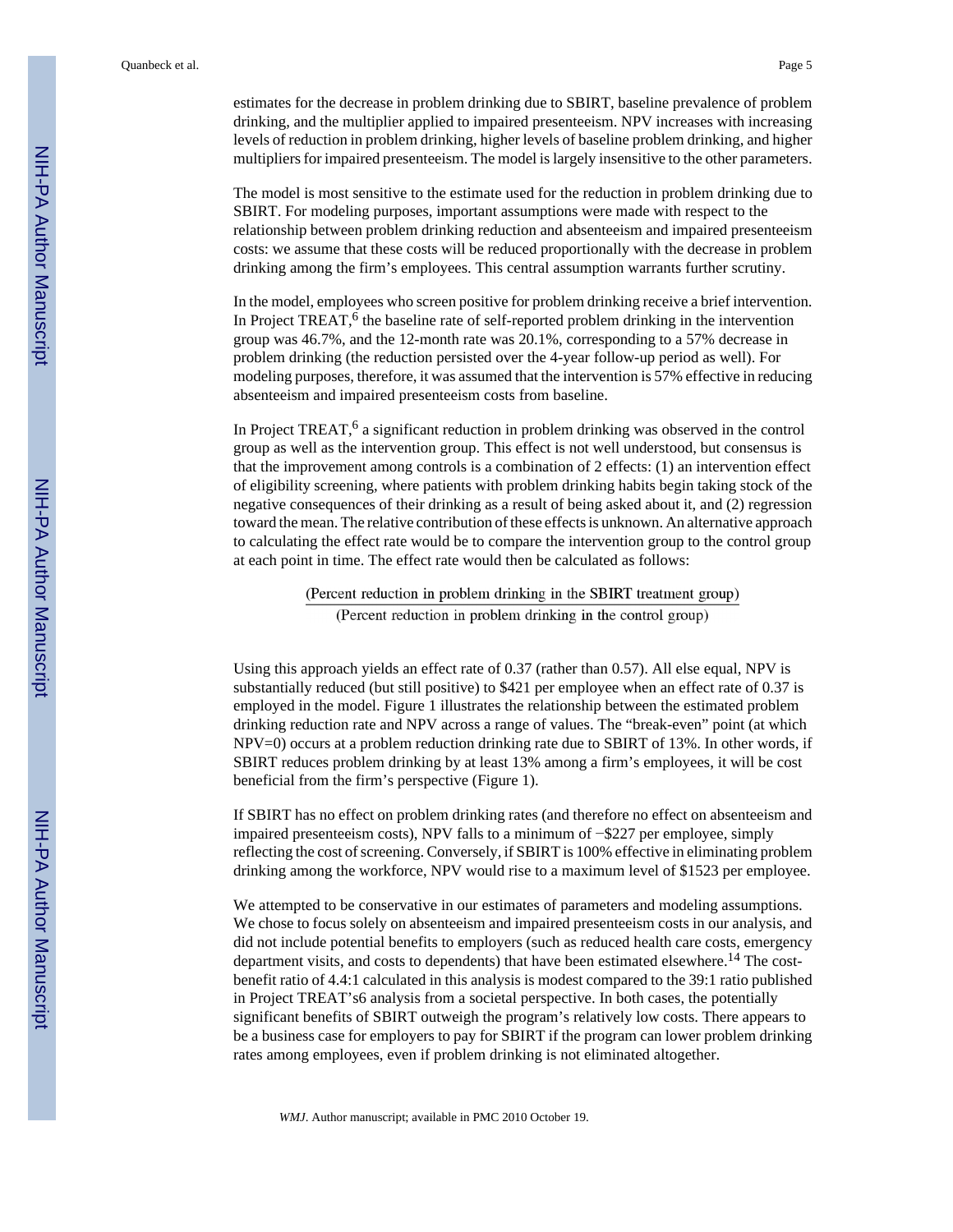#### **CONCLUSION**

This study presents one of the first attempts to model the potential productivity benefits of SBIRT from the employer's perspective. We employed simulation techniques based on empirical estimates for model parameters because we believe it would be challenging (for a number of reasons, privacy concerns being paramount) to incorporate the employer's perspective within the context of a randomized clinical trial. Across a variety of modeling assumptions, NPV of SBIRT implementation is positive from the employer's perspective.

We believe that simulation modeling is the best method currently available to determine costs and benefits of SBIRT from the employer's perspective. While this study provides a framework for analyzing the costs and benefits of implementing SBIRT to a theoretical firm in Wisconsin, the methods of this study may be generalizable to different types of firms across different states. Further research is needed.

#### **Acknowledgments**

We would like to thank David Weimer, PhD, for his guidance in formulating our analytic plan. We are indebted to Michael Fleming, MD, MPH, and his coauthors on the paper *Brief Physician Advice for Problem Drinkers: Long-Term Efficacy and Benefit-Cost Analysis*, as their study provided a framework for our analysis. We are grateful to researchers at George Washington University Medical Center for developing the excellent website ensuringsolutions.org, and encourage anyone interested in obtaining more information on the topic of alcohol problems to visit their site. We also wish to thank Sean Nicholson, PhD, for his advice.

**Funding/Support:** Research done by Andrew Quanbeck, MS, is supported by funding from the National Institute on Drug Abuse and the Substance Abuse and Mental Health Services Administration's Center for Substance Abuse Treatment. Kohei Enami's research is supported by a Merck Quantitative Sciences Fellowship in Health Economics. The authors are entirely responsible for the research conducted in this paper.

#### **REFERENCES**

- 1. Substance Abuse and Mental Health Services Administration (SAMHSA). Results from the 2007 National Survey on Drug Use and Health: National Findings. [Accessed January 6, 2010]. <http://oas.samhsa.gov/nsduh/2k7nsduh/2k7Results.pdf>
- 2. Institute of Medicine. Broadening the Base of Treatment for Alcohol Problems. Washington DC: National Academy Press; 1990.
- 3. Gmel G. Harmful alcohol use. Alcohol Res Health 2003;27(1):52–62. [PubMed: 15301400]
- 4. Mark, TL.; Levit, KR.; Coffey, RM., et al. National Expenditures for Mental Health Services and Substance Abuse Treatment, 1993–2003. Rockville, MD: Substance Abuse and Mental Health Services Administration, 2007; 2009 May 11 [Accessed January 21, 2010]. SAMHSA Publication No. SMA 07-4227.<http://mentalhealth.samhsa.gov/publications/allpubs/sma07-4227/>
- 5. Miller WR, Wilbourne PL. Mesa grande: a methodological analysis of clinical trials of treatments for alcohol use disorders. Addiction 2002;97:265–277. [PubMed: 11964100]
- 6. Fleming MF, Mundt MP, French MT, Manwell LB, Stauffacher EA, Barry KL. Brief physician advice for problem drinkers: long-term efficacy and benefit-cost analysis. Alcohol Clin Exp Res 2002;26(1): 36–43. [PubMed: 11821652]
- 7. Partnership for Prevention. Rankings of Preventive Services for the US Population. [Accessed January 6, 2010].<http://www.prevent.org/content/view/43/71/>
- 8. Laine, S. Many Health Plans Will Now Pay for Substance Use Screening and Brief Intervention. The Pew Charitable Trusts. [Accessed January 6, 2010]. [http://www.pewtrusts.org/news\\_room\\_detail.aspx?id=38196](http://www.pewtrusts.org/news_room_detail.aspx?id=38196)
- 9. Wisconsin Department of Health Services, Division of Public Health and Division of Mental Health and Substance Abuse Services. Wisconsin Epidemiological Profile on Alcohol and Other Drug Use. 2008 Jul. 2008 (P-45718)
- 10. Wisconsin Department of Health Services. Wisconsin Substance Abuse Needs Assessment Project. [Accessed January 6, 2010]. <http://dhs.wisconsin.gov/SubstAbuse/needsassessment.htm>

*WMJ*. Author manuscript; available in PMC 2010 October 19.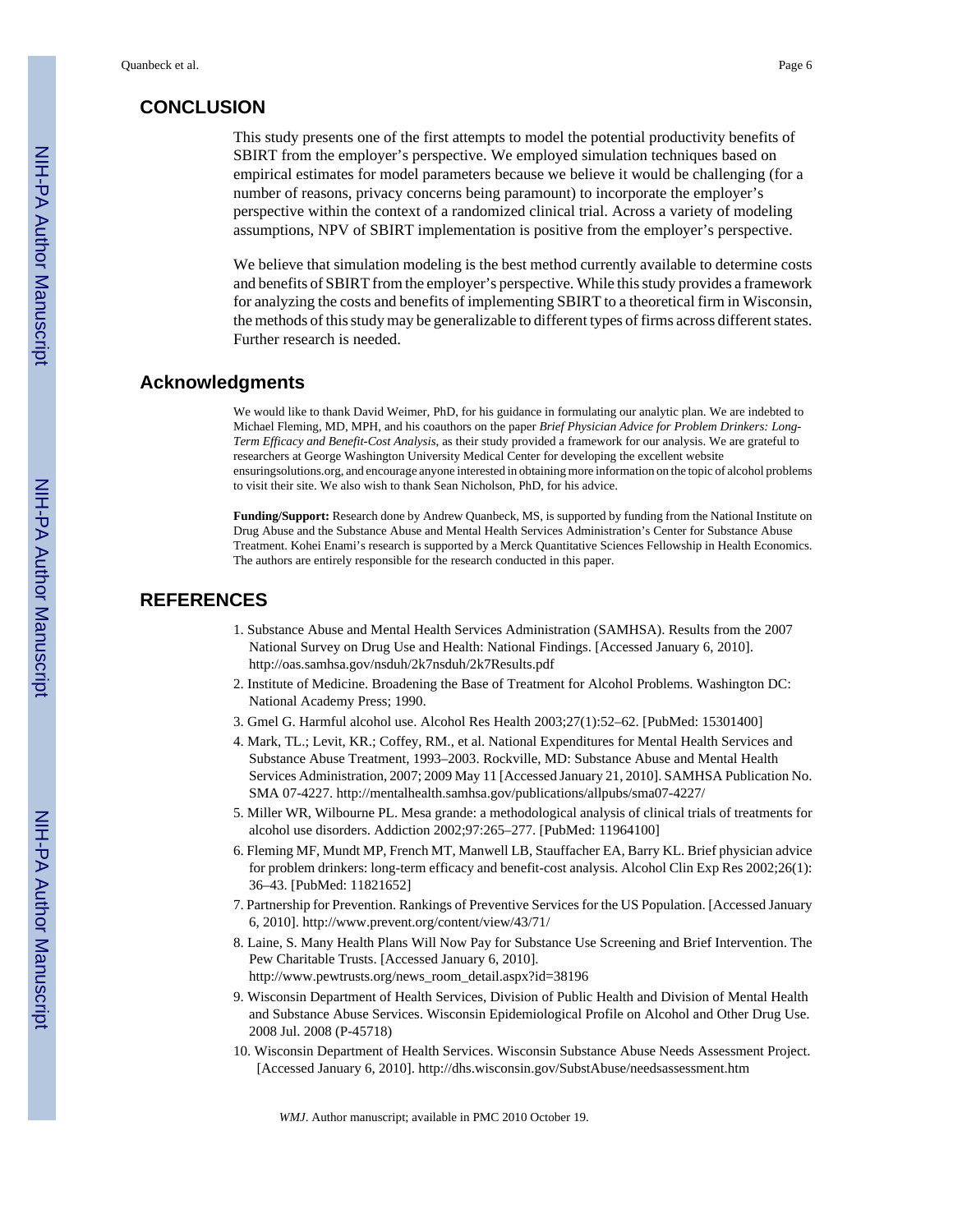- 12. Univeristy of Wisconsin Department of Family Medicine. Wisconsin Initiative to Promote Healthy Lifestyles. [Accessed January 6, 2010]. <http://wiphl.com>
- 13. World Health Organization. The ASSIST Project. [Accessed January 6, 2010]. [http://www.who.int/substance\\_abuse/activities/assist/en/index.html](http://www.who.int/substance_abuse/activities/assist/en/index.html)
- 14. George Washington University Medical Center. Workplace Screening & Brief Intervention: What Employers Can and Should Do About Excessive Alcohol Use. [Accessed January 6, 2010]. [http://www.ensuringsolutions.org/resources/resources\\_show.htm?doc\\_id=673239&cat\\_id=963](http://www.ensuringsolutions.org/resources/resources_show.htm?doc_id=673239&cat_id=963)
- 15. Ames GM, Grube JW, Moore RS. The relationship of drinking and hangovers to workplace problems: an empirical study. J Stud Alcohol 1997;58(1):37–47. [PubMed: 8979212]
- 16. Nicholson S, Pauly MV, Polsky D, Sharda C, Szrek H, Berger ML. Measuring the effects of workloss on productivity with team production. Health Econ 2006;15(2):111–123. [PubMed: 16200550]
- 17. Pauly MV, Nicholson S, Polsky D, Berger ML, Sharda C. Valuing reductions in on-the-job illness: 'presenteeism' from managerial and economic perspectives. Health Econ 2008;17:469–485. [PubMed: 17628862]
- 18. Mullahy J, Sindelar JL. Alcoholism, work, and income. J Labor Econ 1993;11(3):494–520.
- 19. Kenkel DS. Self-insurance and worksite alcohol programs: an econometric analysis. J Stud Alcohol 1997:211–219. [PubMed: 9065899]
- 20. Harwood, HJ.; Fountain, D.; Livermore, G. Costs of Alcohol and Drug Abuse in the United States. Bethesda, MD: National Institute on Drug Abuse; NIH publication 1992; 98–4327.
- 21. Nicholson S, Pauly MV, Polsky D, et al. How to present the business case for healthcare quality to employers. Appl Health Econ Health Policy 2005;4(4):209–218. [PubMed: 16466272]
- 22. Wisconsin Department of Workforce Development. [Accessed January 6, 2010]. <http://www.dwd.state.wi.us>
- 23. U.S. Bureau of Labor Statistics. Job Openings and Labor Turnover Survey. [Accessed January 6, 2010].<http://www.bls.gov/jlt>
- 24. Moore MA, Boardman AE, Vining AR, Weimer DL, Greenberg DH. 'Just give me a number!' practical values for the social discount rate. J Policy Anal Manage 2004;23(4):789–812.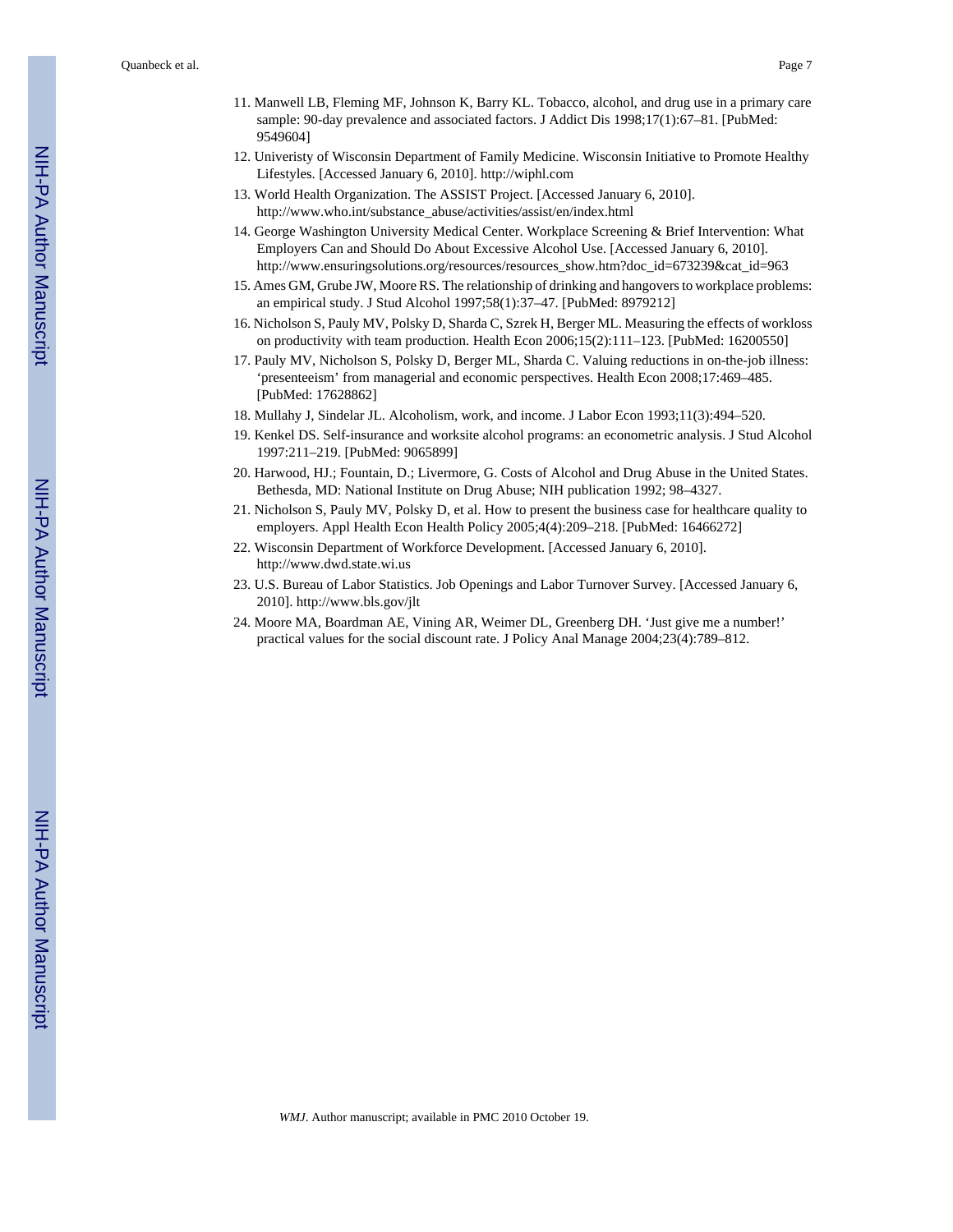

# Net Present Value per Employee Versus Reduction Rate

### **Figure 1.**

The relationship between the estimated problem drinking reduction rate and net present value (program benefits minus program costs) across a range of values.

Problem drinking reduction rate

*WMJ*. Author manuscript; available in PMC 2010 October 19.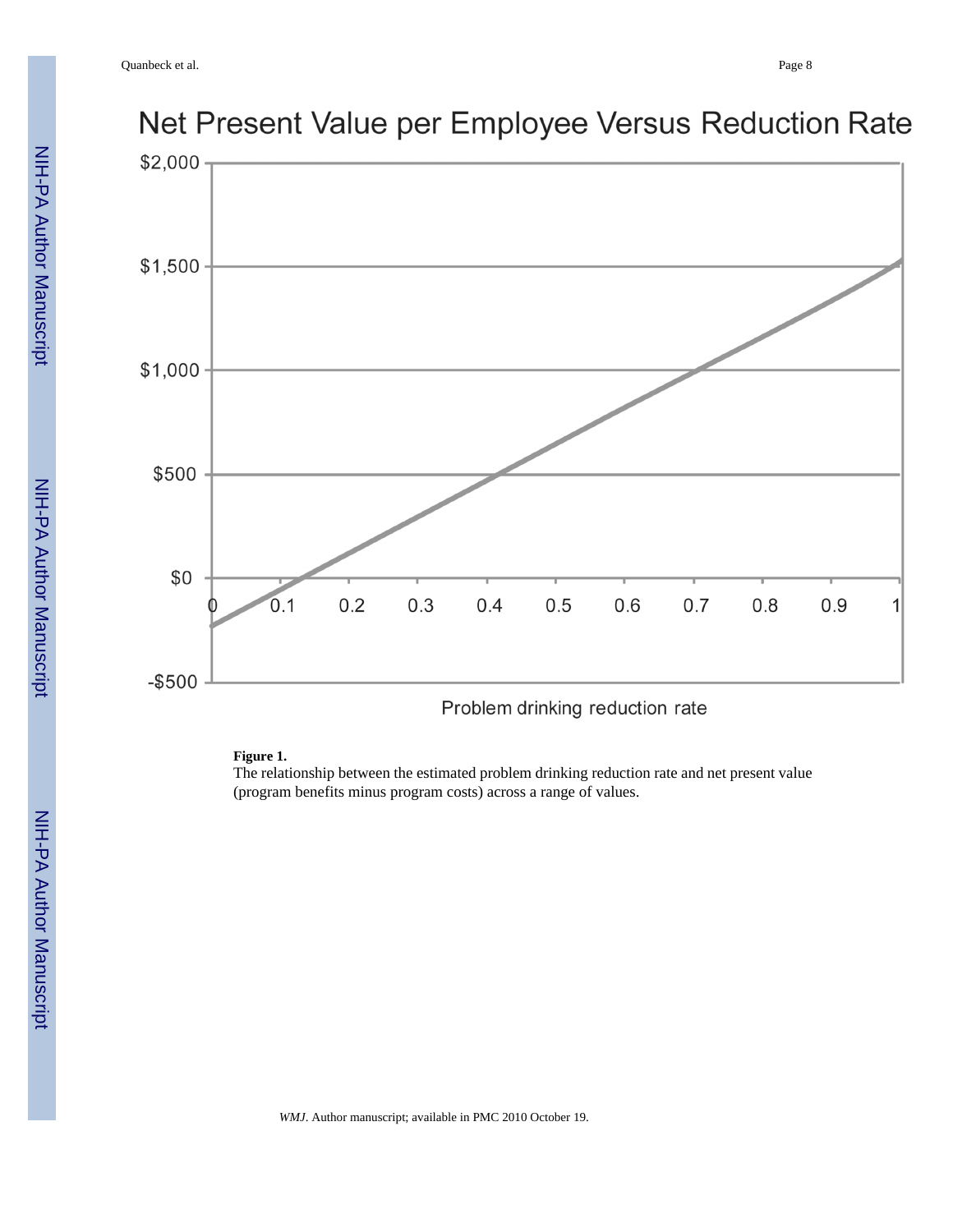#### **Table 1**

#### Model Parameters

| Category                                      | <b>Description</b>                                                  |
|-----------------------------------------------|---------------------------------------------------------------------|
| Intervention costs                            | \$247 per employee                                                  |
| Reduction in problem drinking<br>due to SBIRT | 57%                                                                 |
| Annual staff turnover                         | 23.9%                                                               |
| Baseline incidence of<br>problem drinking     | 20%                                                                 |
| Hourly wage rate                              | \$18.46                                                             |
| Baseline absenteeism costs                    | 1.28 times the daily wage<br>per absence due to<br>problem drinking |
| Baseline impaired<br>presenteeism costs       | 0.10 times the daily wage<br>for problem drinkers                   |